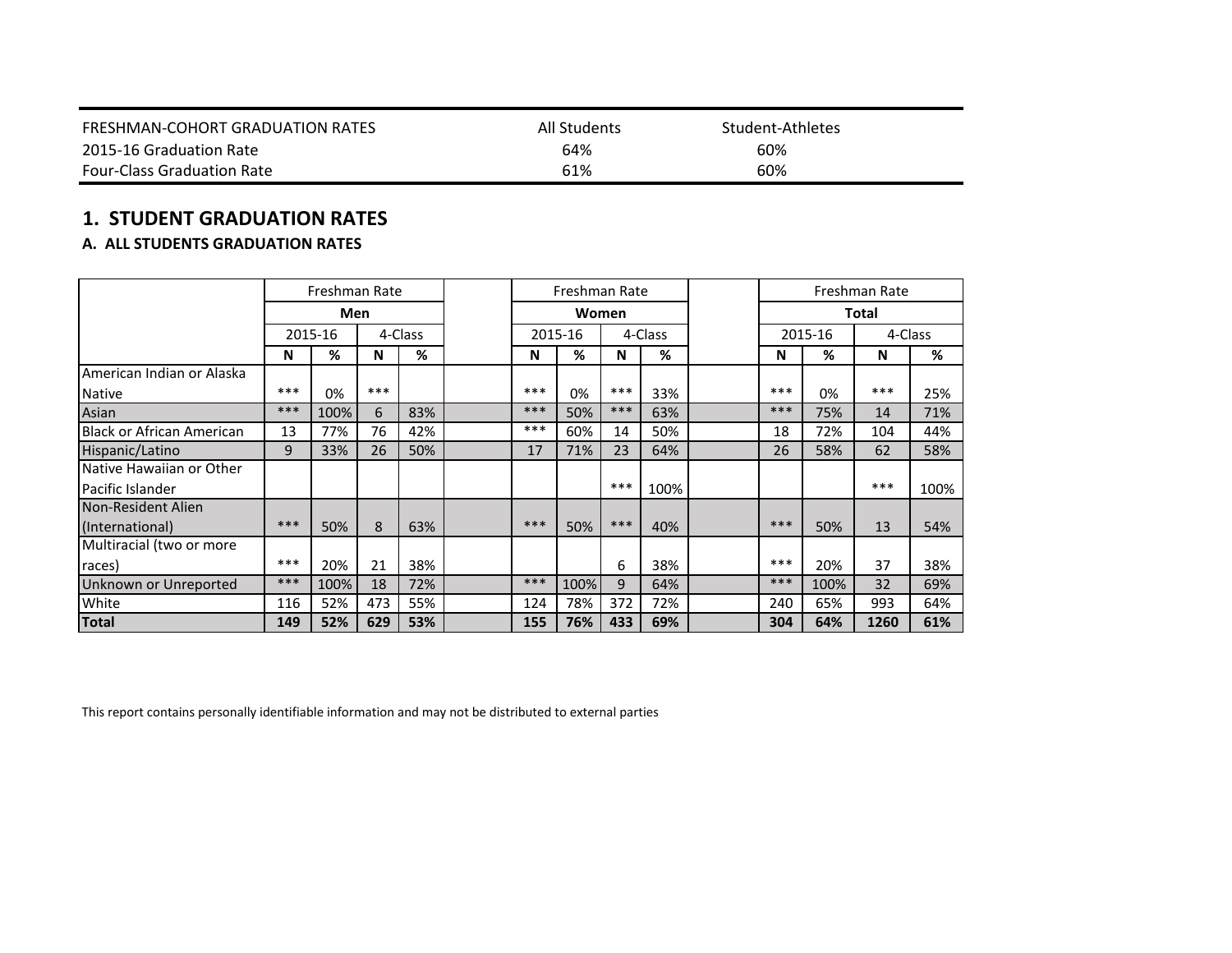#### **B. STUDENT ATHLETE GRADUATION RATES**

|                                  |         | Freshman Rate |         |      |  |       | Freshman Rate |         |      |         |              | Freshman Rate |     |
|----------------------------------|---------|---------------|---------|------|--|-------|---------------|---------|------|---------|--------------|---------------|-----|
|                                  |         | Men           |         |      |  | Women |               |         |      |         | <b>Total</b> |               |     |
|                                  | 2015-16 |               | 4-Class |      |  |       | 2015-16       | 4-Class |      | 2015-16 |              | 4-Class       |     |
|                                  | N       | %             | N       | %    |  | N     | %             | N       | %    | N       | %            | N             | %   |
| American Indian or Alaska        |         |               |         |      |  |       |               |         |      |         |              |               |     |
| <b>Native</b>                    |         |               |         |      |  |       |               |         |      |         |              |               |     |
| Asian                            |         |               | ***     | 100% |  | ***   | 0%            | ***     | 50%  | ***     | 0%           | $***$         | 67% |
| <b>Black or African American</b> | 10      | 70%           | 51      | 43%  |  | ***   | 100%          | 7       | 43%  | 11      | 73%          | 58            | 43% |
| Hispanic/Latino                  | ***     | 40%           | 12      | 58%  |  | ***   | 100%          | 8       | 88%  | 10      | 70%          | 20            | 70% |
| Native Hawaiian or Other         |         |               |         |      |  |       |               |         |      |         |              |               |     |
| Pacific Islander                 |         |               |         |      |  |       |               |         |      |         |              |               |     |
| Non-Resident Alien               |         |               |         |      |  |       |               |         |      |         |              |               |     |
| (International)                  | ***     | 50%           | 6       | 50%  |  | ***   | 50%           | $***$   | 33%  | ***     | 50%          | 9             | 44% |
| Multiracial (two or more         |         |               |         |      |  |       |               |         |      |         |              |               |     |
| races)                           | ***     | 33%           | 12      | 42%  |  |       |               | 6       | 50%  | ***     | 33%          | 18            | 44% |
| Unknown or Unreported            | ***     | 100%          | 12      | 83%  |  | ***   | 100%          | $***$   | 100% | ***     | 100%         | 13            | 85% |
| White                            | 62      | 48%           | 259     | 56%  |  | 32    | 78%           | 136     | 75%  | 94      | 59%          | 395           | 63% |
| <b>Total</b>                     | 83      | 51%           | 353     | 55%  |  | 42    | 79%           | 163     | 72%  | 125     | 60%          | 516           | 60% |

*Note:* This report provides graduation rates for three groups of students: (1) all first-time undergraduates who were enrolled in a full-time program of studies for a baccalaureate degree; (2) all student-athletes from the first group who received athletics aid from the university for any period of time during their freshman year; (3) all students from the first group who received Pell Grants or subsidized Stafford Loans. This data is shown for those entering in 2015--i.e., the most recent graduating class for which the required six years of information is available.

A graduation rate (percent) is a comparison of the number (N) of students who entered the university and the number of those who graduated within six years. The four-class % combines data for all students who entered **in Fall 2012, 2013, 2014, and 2015 and reflects the percent that graduated in six years or less.**

\*\*\*Pursuant to the Student-Right-to-Know Act, data is not disclosed if the number of students in the given category is five or fewer.

This report contains personally identifiable information and may not be distributed to external parties

Last Revised 10/22/2021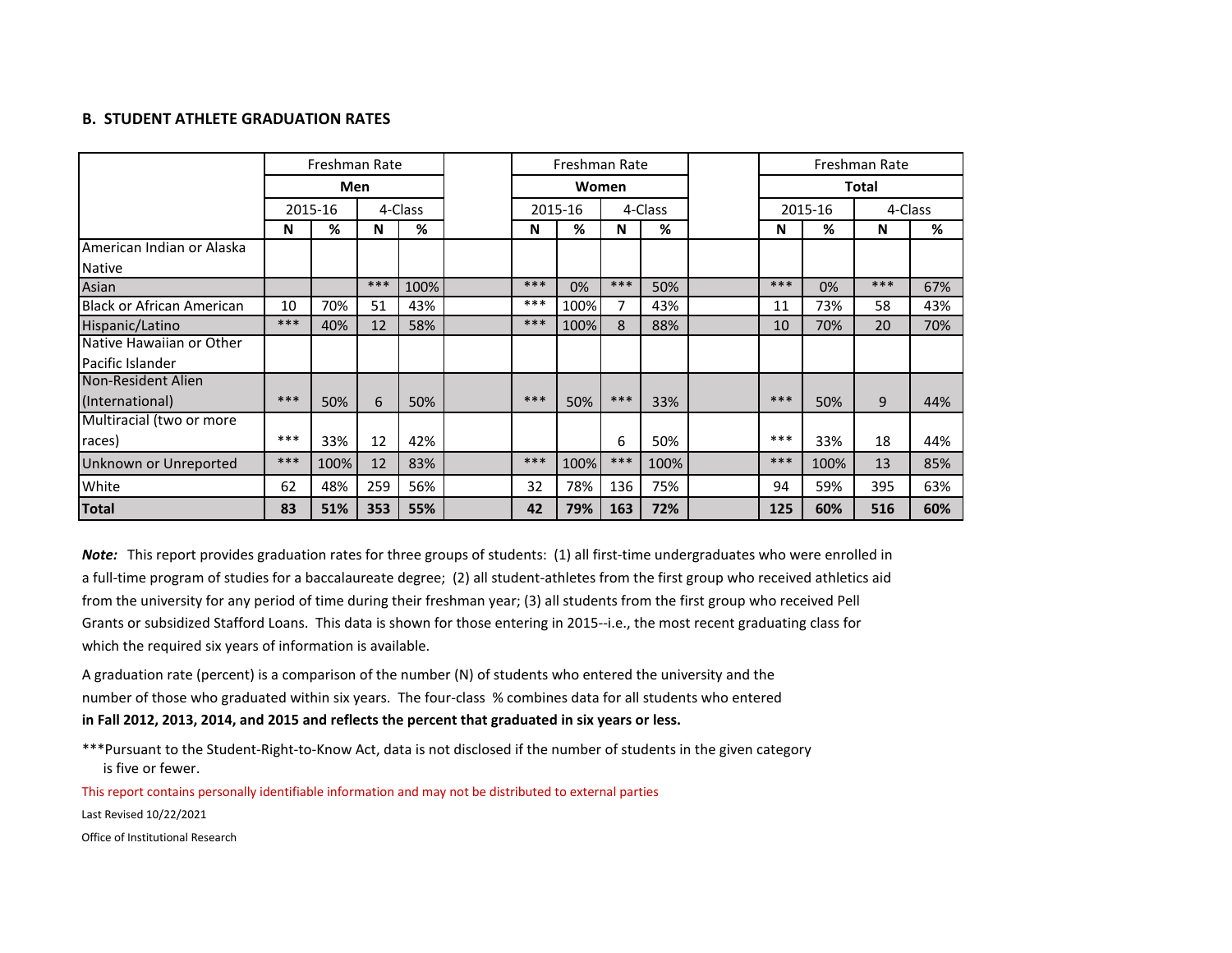## **C. STUDENT ATHLETES GRADUATION RATE BY SPORTS CATEGORY - MEN'S ATHLETICS**

|                                             |   | <b>Men's Baseball</b> |       |         |  | <b>Men's Basketball</b> |         |       |         |  |               | Men's CC/Track |         |      |
|---------------------------------------------|---|-----------------------|-------|---------|--|-------------------------|---------|-------|---------|--|---------------|----------------|---------|------|
|                                             |   | Freshman Rate         |       |         |  | Freshman Rate           |         |       |         |  | Freshman Rate |                |         |      |
|                                             |   | 2015-16               |       | 4-Class |  |                         | 2015-16 |       | 4-Class |  |               | 2015-16        | 4-Class |      |
|                                             | N | %                     | N     | %       |  | N                       | %       | N     | %       |  | Ν             | %              | N       | %    |
| American Indian or Alaska Native            |   |                       |       |         |  |                         |         |       |         |  |               |                |         |      |
| Asian                                       |   |                       |       |         |  |                         |         |       |         |  |               |                |         |      |
| <b>Black or African American</b>            |   |                       |       |         |  | ***                     | 100%    | $***$ | 100%    |  | $***$         | 0%             | $***$   | 50%  |
| Hispanic/Latino                             |   |                       |       |         |  |                         |         | ***   | 100%    |  | ***           | 100%           | ***     | 100% |
|                                             |   |                       |       |         |  |                         |         |       |         |  |               |                |         |      |
| l Native Hawaiian or Other Pacific Islander |   |                       |       |         |  |                         |         |       |         |  |               |                |         |      |
| Non-Resident Alien (International)          |   |                       |       |         |  |                         |         |       |         |  | ***           | 0%             | ***     | 0%   |
| Multiracial (two or more races)             |   |                       | $***$ | 100%    |  |                         |         | $***$ | 100%    |  | ***           | 50%            | $***$   | 33%  |
| Unknown or Unreported                       |   |                       | ***   | 100%    |  |                         |         |       |         |  |               |                | ***     | 100% |
| White                                       |   | 71%                   | 29    | 62%     |  |                         |         | ***   | 33%     |  | 8             | 75%            | 29      | 52%  |
| <b>Total</b>                                |   | 71%                   | 31    | 65%     |  | $***$                   | 100%    |       | 71%     |  | 14            | 64%            | 42      | 55%  |

|                                           | <b>Men's Football</b> |               | <b>Men's Other</b> |         |         |      |               |         |
|-------------------------------------------|-----------------------|---------------|--------------------|---------|---------|------|---------------|---------|
|                                           |                       | Freshman Rate |                    |         |         |      | Freshman Rate |         |
|                                           |                       | 2015-16       |                    | 4-Class | 2015-16 |      |               | 4-Class |
|                                           | N                     | %             | N                  | %       | N       | %    | N             | %       |
| American Indian or Alaska Native          |                       |               |                    |         |         |      |               |         |
| Asian                                     |                       |               |                    |         |         |      | ***           | 100%    |
| <b>Black or African American</b>          | 8                     | 63%           | 42                 | 38%     | ***     | 100% | ***           | 50%     |
| Hispanic/Latino                           |                       |               | ***                | 100%    | ***     | 25%  | 7             | 29%     |
| Native Hawaiian or Other Pacific Islander |                       |               |                    |         |         |      |               |         |
| Non-Resident Alien (International)        |                       |               |                    |         | ***     | 100% | ***           | 60%     |
| Multiracial (two or more races)           | ***                   | 0%            | 6                  | 17%     | ***     | 0%   | ***           | 50%     |
| Unknown or Unreported                     |                       |               | ***                | 75%     | ***     | 100% | 6             | 83%     |
| White                                     | 31                    | 39%           | 104                | 49%     | 19      | 53%  | 103           | 64%     |
| <b>Total</b>                              | 40                    | 43%           | 158                | 46%     | 27      | 52%  | 128           | 63%     |

This report contains personally identifiable information and may not be distributed to external parties

## **D. STUDENT ATHLETES GRADUATION RATE BY SPORTS CATEGORY - WOMEN'S ATHLETICS**

| <b>Women's Basketball</b> | <b>Women's CC/Track</b> | <b>Women's Other</b> |
|---------------------------|-------------------------|----------------------|
|                           |                         |                      |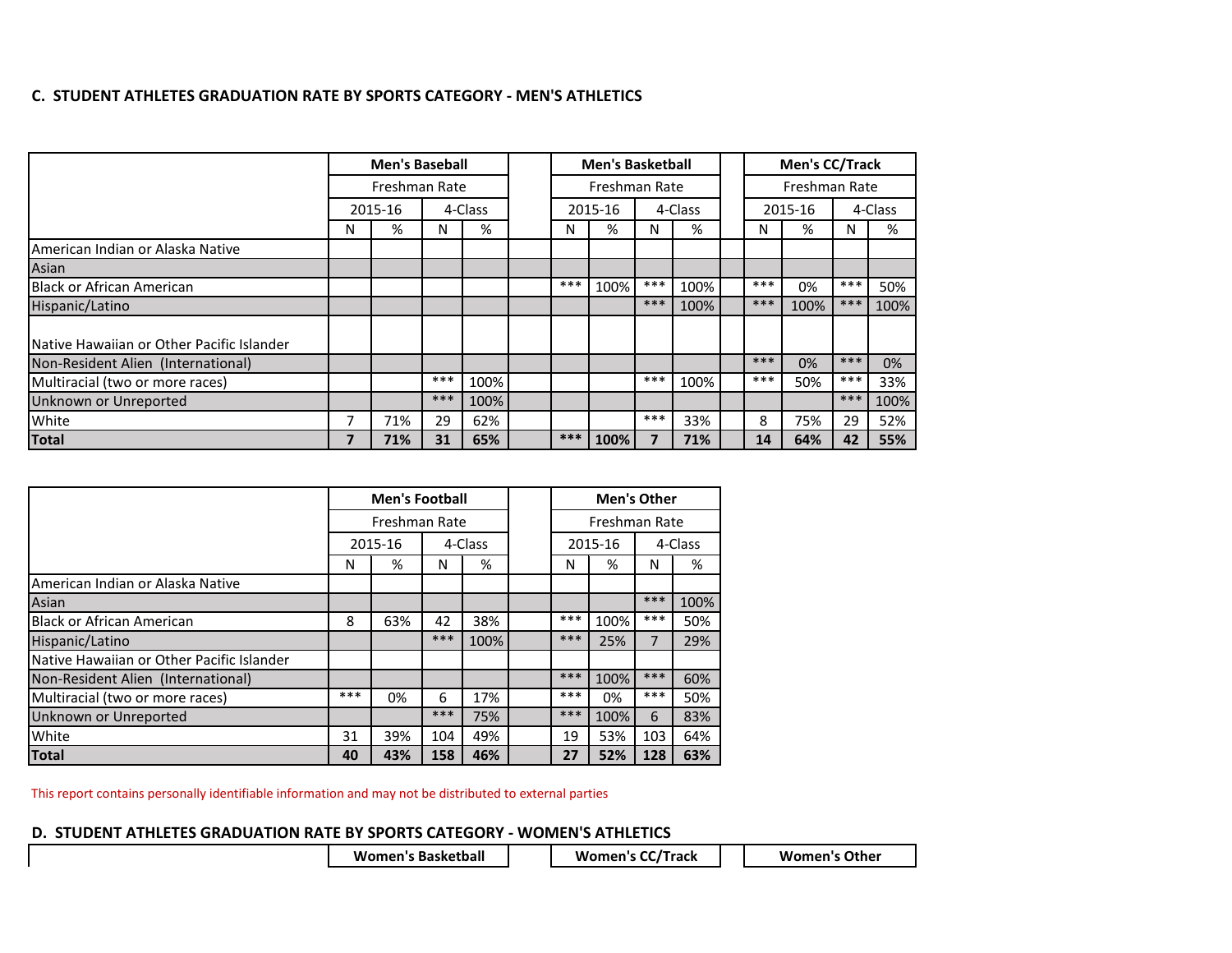|                                                   |       | Freshman Rate      |       |     |         |     | Freshman Rate |       |      | Freshman Rate |         |       |      |
|---------------------------------------------------|-------|--------------------|-------|-----|---------|-----|---------------|-------|------|---------------|---------|-------|------|
|                                                   |       | 4-Class<br>2015-16 |       |     | 2015-16 |     | 4-Class       |       |      | 2015-16       | 4-Class |       |      |
|                                                   | N     | %                  | N     | %   |         | N   | %             | N     | %    | N             | %       | N     | %    |
| American Indian or Alaska Native                  |       |                    |       |     |         |     |               |       |      |               |         |       |      |
| Asian                                             |       |                    |       |     |         |     |               |       |      | ***           | 0%      | ***   | 50%  |
| <b>Black or African American</b>                  | $***$ | 100%               | ***   | 50% |         |     |               | ***   | 0%   |               |         | ***   | 40%  |
| Hispanic/Latino                                   |       |                    |       |     |         | *** | 100%          | ***   | 100% | ***           | 100%    |       | 86%  |
|                                                   |       |                    |       |     |         |     |               |       |      |               |         |       |      |
| <b>INative Hawaiian or Other Pacific Islander</b> |       |                    |       |     |         |     |               |       |      |               |         |       |      |
| Non-Resident Alien (International)                |       |                    |       |     |         | *** | 0%            | $***$ | 0%   | ***           | 100%    | ***   | 50%  |
| Multiracial (two or more races)                   |       |                    | $***$ | 33% |         |     |               | ***   | 0%   |               |         | $***$ | 50%  |
| Unknown or Unreported                             |       |                    |       |     |         |     |               |       |      | ***           | 100%    | $***$ | 100% |
| <b>White</b>                                      | ***   | 100%               | 12    | 42% |         | 10  | 80%           | 26    | 73%  | 27            | 78%     | 114   | 77%  |
| <b>Total</b>                                      | ***   | 100%               | 17    | 47% |         | 12  | 75%           | 32    | 66%  | 34            | 79%     | 135   | 75%  |

This report contains personally identifiable information and may not be distributed to external parties

Last Revised 10/22/2021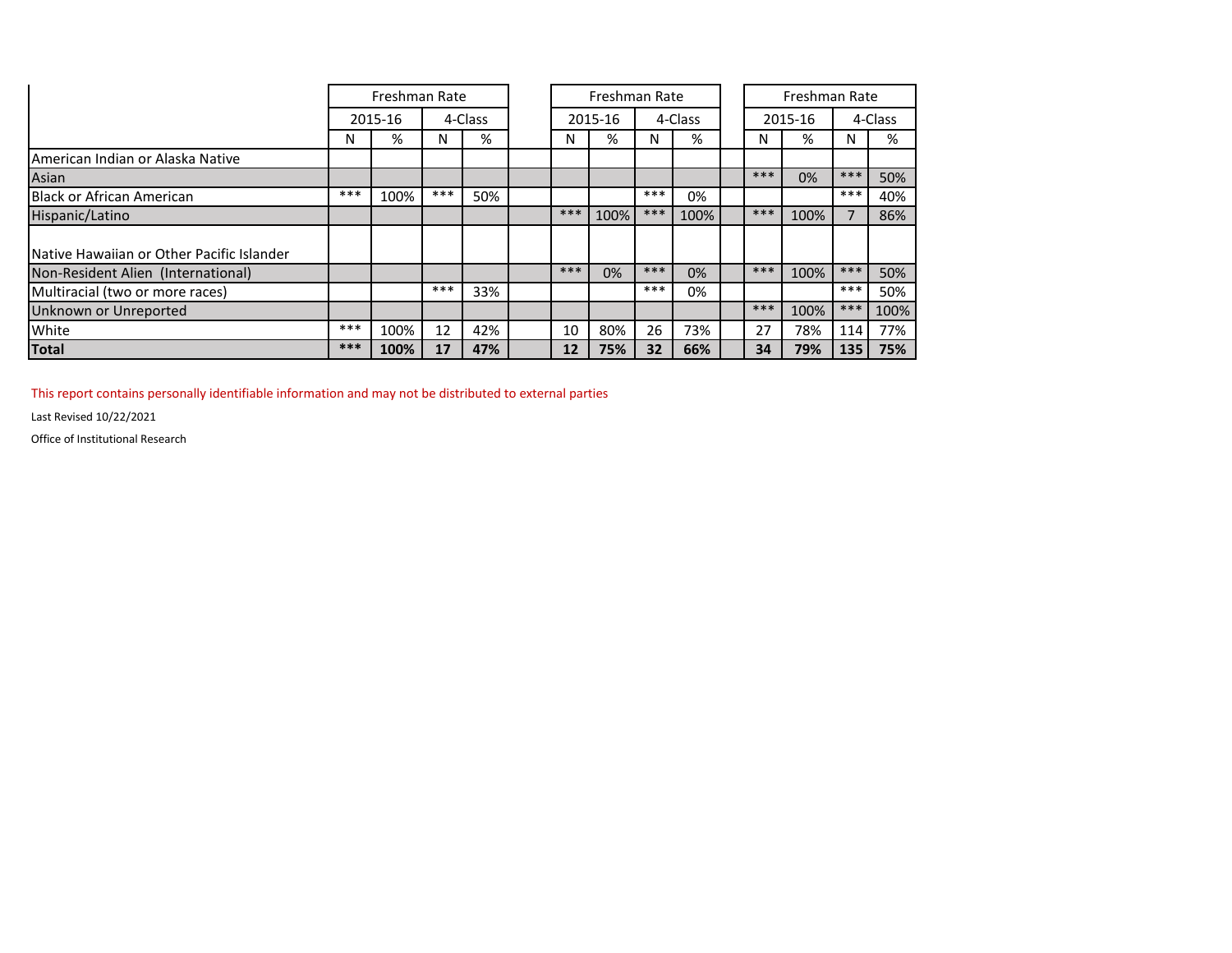#### **2. STUDENT ENROLLMENT DATA**

**All undergraduate students enrolled for 2021-22**

|                                  | Men   | Women | Total |
|----------------------------------|-------|-------|-------|
| American Indian or Alaska        |       |       |       |
| <b>Native</b>                    | ***   | ***   | 6     |
| Asian                            | 29    | 69    | 98    |
| <b>Black or African American</b> | 151   | 275   | 426   |
| Hispanic/Latino                  | 111   | 186   | 297   |
| Native Hawaiian or Other         |       |       |       |
| Pacific Islander                 | ***   | ***   | ***   |
| Non-Resident Alien               |       |       |       |
| (International)                  | 40    | 22    | 62    |
| Multiracial (two or more         |       |       |       |
| races)                           | 51    | 78    | 129   |
| Unknown or Unreported            | 44    | 65    | 109   |
| White                            | 617   | 1.235 | 1,852 |
| <b>Total</b>                     | 1.049 | 1,935 | 2,984 |

#### **A. ALL STUDENTS B. STUDENT ATHLETES ENROLLMENT TOTAL**

| Men   | Women | Total |                                  | Men | Women          |  |
|-------|-------|-------|----------------------------------|-----|----------------|--|
|       |       |       | American Indian or Alaska        |     |                |  |
| ***   | ***   | 6     | <b>Native</b>                    | *** | ***            |  |
| 29    | 69    | 98    | Asian                            | *** | ***            |  |
| 151   | 275   | 426   | <b>Black or African American</b> | 81  | 15             |  |
| 111   | 186   | 297   | Hispanic/Latino                  | 40  | $\overline{7}$ |  |
|       |       |       | Native Hawaiian or Other         |     |                |  |
| ***   | ***   | ***   | Pacific Islander                 | *** | ***            |  |
|       |       |       | Non-Resident Alien               |     |                |  |
| 40    | 22    | 62    | (International)                  | 33  | 15             |  |
|       |       |       | Multiracial (two or more         |     |                |  |
| 51    | 78    | 129   | races)                           | 26  | 17             |  |
| 44    | 65    | 109   | Unknown or Unreported            | 10  | ***            |  |
| 617   | 1,235 | 1,852 | White                            | 278 | 184            |  |
| 1.049 | 1,935 | 2,984 | <b>Total</b>                     | 476 | 243            |  |

#### **C. STUDENT ATHLETES ENROLLED BY SPORTS CATEGORY**

|                                  |                   | Men* |                              |          |       |                                  | Women* |                                |       |
|----------------------------------|-------------------|------|------------------------------|----------|-------|----------------------------------|--------|--------------------------------|-------|
|                                  | <b>Basketball</b> |      | <b>Baseball   CC/Track  </b> | Football | Other |                                  |        | <b>Basketball   CC/Track  </b> | Other |
| American Indian or Alaska        |                   |      |                              |          |       | American Indian or Alaska        |        |                                |       |
| <b>Native</b>                    |                   |      |                              | ***      |       | <b>Native</b>                    |        |                                |       |
| Asian                            |                   |      | ***                          |          | ***   | Asian                            |        | ***                            |       |
| <b>Black or African American</b> | ***               | ***  | 15                           | 46       | 15    | <b>Black or African American</b> | ***    | ⇁                              | ***   |
| Hispanic/Latino                  |                   | 10   | ***                          | 8        | 20    | Hispanic/Latino                  |        | ***                            | ***   |
| Native Hawaiian or Other         |                   |      |                              |          |       | Native Hawaiian or Other         |        |                                |       |
| Pacific Islander                 |                   |      |                              | ***      | ***   | <b>Pacific Islander</b>          |        |                                | ***   |
| Non-Resident Alien               |                   |      |                              |          |       | Non-Resident Alien               |        |                                |       |
| (International)                  |                   | ***  | ***                          |          | 28    | (International)                  | ***    | ***                            | 11    |
| Multiracial (two or more         |                   |      |                              |          |       | Multiracial (two or more         |        |                                |       |
| races)                           | ***               | ***  | ***                          | 10       | 8     | races)                           | ***    | 6                              | 9     |
| Unknown or Unreported            | ***               |      |                              | ***      | ***   | Unknown or Unreported            |        | ***                            | ***   |
| White                            | 8                 | 45   | 30                           | 76       | 119   | White                            | 9      | 21                             | 154   |
| <b>Total</b>                     | 14                | 62   | 54                           | 147      | 199   | <b>Total</b>                     | 16     | 40                             | 187   |

This report contains personally identifiable information and may not be distributed to external parties

*\*Note: Only student-athletes receiving athletics aid are included in this report.*

*\*Note: This includes traditional and online programs, all UG campuses*

*\*Note: Student Athletes are unduplicated (first sport identified)*

*\*Note: All enrollment information is based on Main Campus only*

Last Revised 10/22/2021